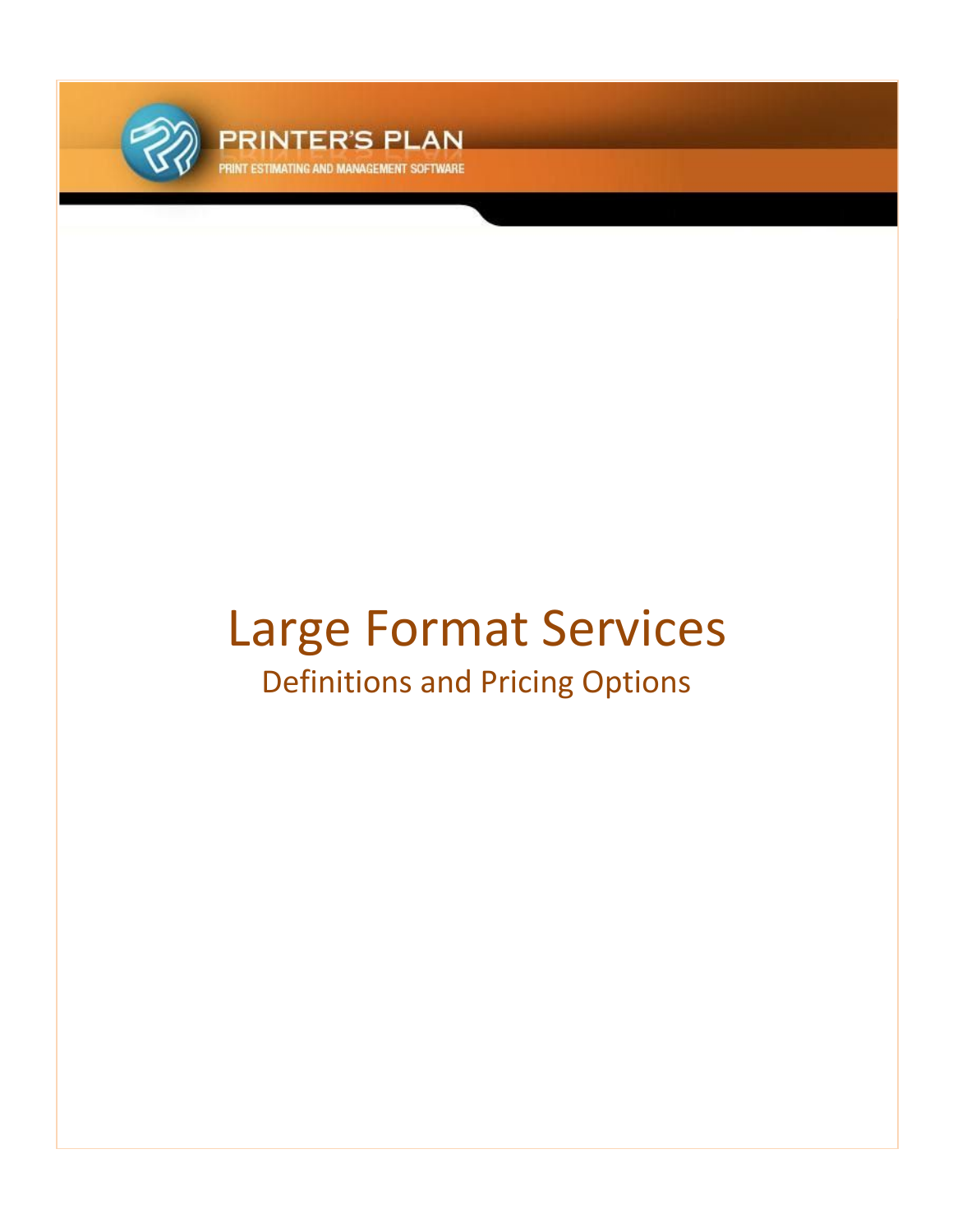# **♦ Quantity Field Options for Large Format Services**

| Quantity                    | Total Material Length Used (includes vertical spacing)                                                                                                                                                                                                                                                                    |
|-----------------------------|---------------------------------------------------------------------------------------------------------------------------------------------------------------------------------------------------------------------------------------------------------------------------------------------------------------------------|
|                             | --- not used ---<br>Item Quantity<br>Pages per Set (total sides printed)<br>Sheets per Set<br><b>Parent Size Sheets</b><br>Run Size Sheets (with waste)<br>Run Size Sheets (no waste)<br>Finish Size Sheets (no waste)<br>Impressions<br><b>Plates</b><br>Washups<br><b>Ink Mixes</b><br>$1$ (lot)                        |
| <b>Large Format Options</b> | Document Width<br>Document Length<br>Document Perimeter<br>Document Area                                                                                                                                                                                                                                                  |
| Cost                        | <b>Total Document Width</b><br>Total Document Length<br><b>Total Document Perimeter</b><br><b>Total Document Area</b>                                                                                                                                                                                                     |
| Price<br>Markup             | Total Material Length Used (includes vertical spacing)<br>Total Material Area Used (includes spacings)<br>Total Printed Length (Total Document Length x Sides)<br>Total Printed Area (Total Document Area x Sides)<br>Total Printed Area with Bleeds (Total Document Area Including Ble<br><b>Total Printed Perimeter</b> |

#### For illustration purposes, the following specs will be used:

| <b>Item Properties</b> |              |                                |                |  |
|------------------------|--------------|--------------------------------|----------------|--|
| <b>Description</b>     | Large Format | <b>O</b> Price Level           | Normal         |  |
| Quantity               | 10           | <b>Price Rounding</b>          | Off            |  |
| Sheets                 |              | Format Unit Price Per Sq. Foot |                |  |
| Sides                  |              | Size (W x H)                   | $12 \times 18$ |  |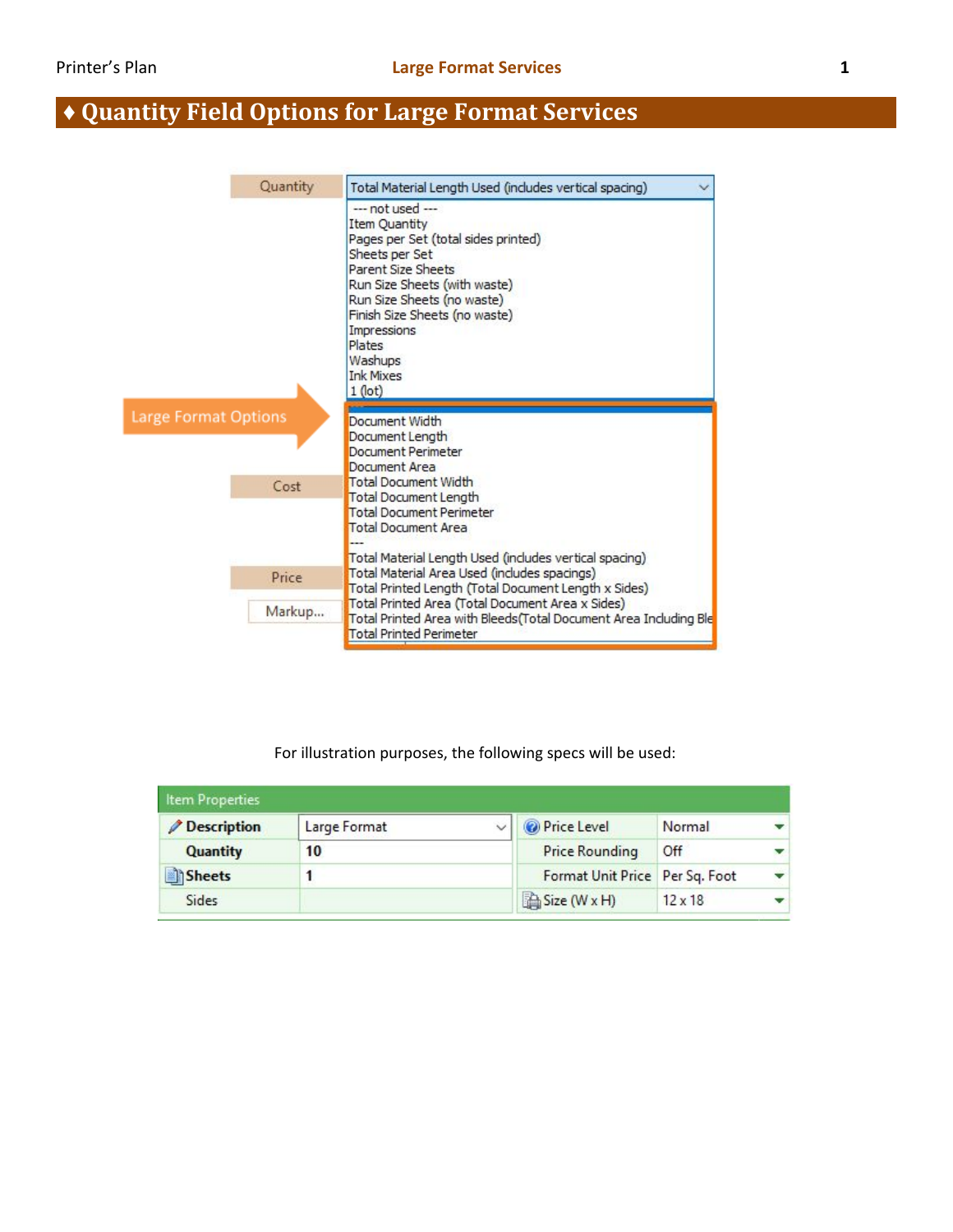# Large Format Options

| <b>Selection</b>            | <b>Definition</b>                                                      | <b>Example (All values are in inches)</b>                                                                                                                                                                      |
|-----------------------------|------------------------------------------------------------------------|----------------------------------------------------------------------------------------------------------------------------------------------------------------------------------------------------------------|
| <b>Document Width</b>       | The first value in the Size<br>field on the Specs page of an<br>item.  | Size (W x H)<br>$12 \times 18$<br>$\checkmark$<br>Document Width = 12                                                                                                                                          |
| <b>Document Length</b>      | The second value in the Size<br>field on the Specs page of an<br>item. | Size (W x H)<br>$12 \times 18$<br>◇<br>Document Length = 18                                                                                                                                                    |
| <b>Document Perimeter</b>   | (Document Width +<br>Document Length) x 2                              | Size (W x H)<br>$12 \times 18$<br>✓<br>Document Width = 12<br>Document Length = 18<br>Calculation = $(12 + 18) \times 2$<br><b>Document Perimeter = 60</b>                                                     |
| <b>Document Area</b>        | Document Width x<br>Document Length                                    | Size (W x H)<br>$12 \times 18$<br>∨<br>Document Width = 12<br>Document Length = 18<br>Calculation = $12 \times 18$<br><b>Document Area = 216</b>                                                               |
| <b>Total Document Width</b> | Document Width x Quantity<br>x Sheets                                  | <b>Quantity</b><br>10<br>Sheets<br>1<br>Size (W x H)<br>$12 \times 18$<br>Document Width = 12<br>Quantity = $10$<br>Sheets = $1$<br>Calculation = $12 \times 10 \times 1$<br><b>Total Document Width = 120</b> |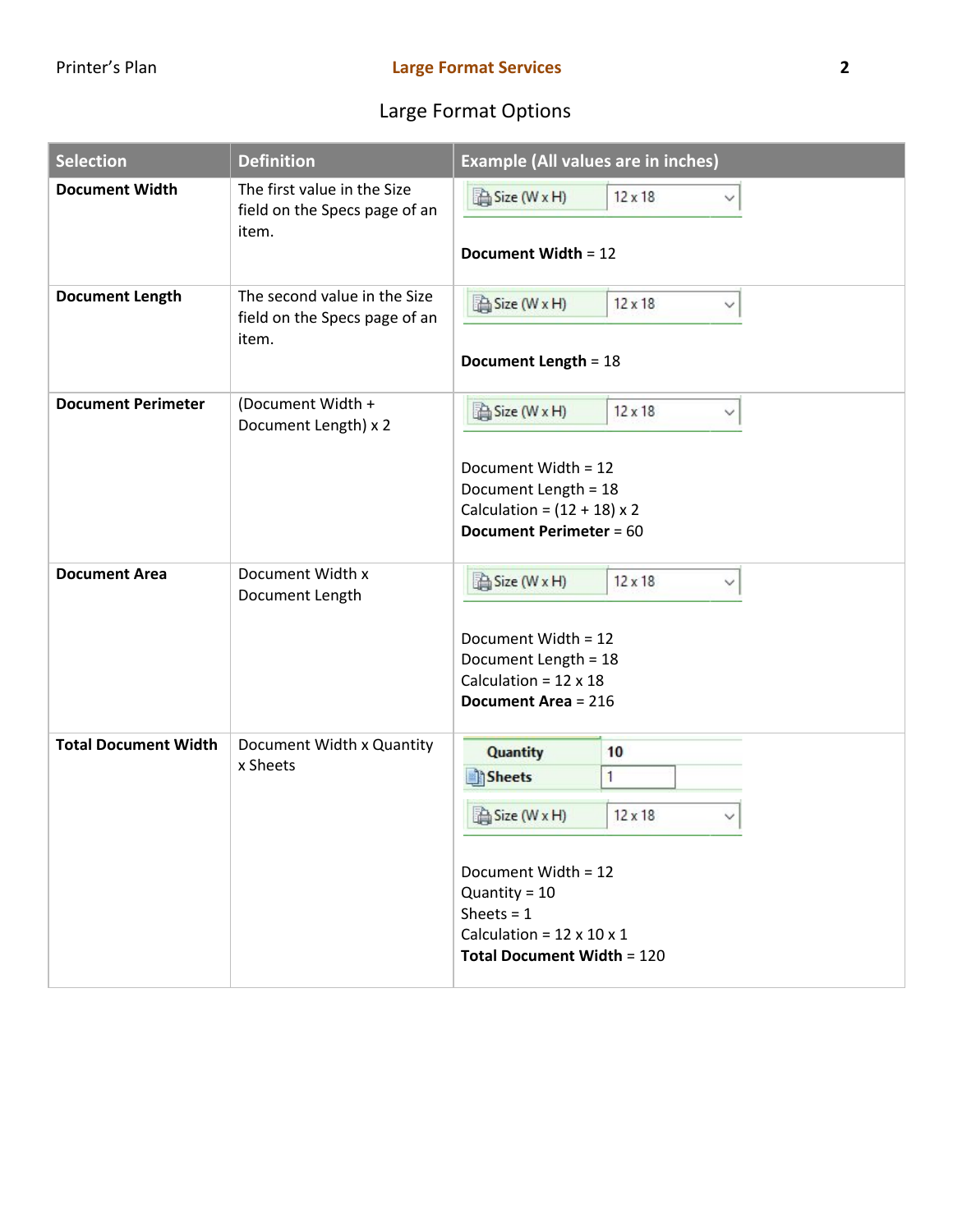| <b>Total Document</b>                                           | Document Length x Quantity<br>x Sheets | <b>Quantity</b>                                                                                                                                                        | 10             |
|-----------------------------------------------------------------|----------------------------------------|------------------------------------------------------------------------------------------------------------------------------------------------------------------------|----------------|
| Length                                                          |                                        | Sheets                                                                                                                                                                 | 1              |
|                                                                 |                                        | Size (W x H)                                                                                                                                                           | $12 \times 18$ |
|                                                                 |                                        | Document Length = 18<br>Quantity = $10$<br>Sheets = $1$<br>Calculation = $18 \times 10 \times 1$<br><b>Total Document Length = 180</b>                                 |                |
| <b>Total Document</b>                                           | (Document Width +                      | <b>Quantity</b>                                                                                                                                                        | 10             |
| <b>Perimeter</b><br>Document Length) x 2 x<br>Quantity x Sheets | <b>Sheets</b>                          | 1                                                                                                                                                                      |                |
|                                                                 |                                        |                                                                                                                                                                        |                |
|                                                                 |                                        | Size (W x H)                                                                                                                                                           | $12 \times 18$ |
|                                                                 |                                        | Document Width = 12<br>Document Length = 18<br>Quantity = $10$<br>Sheets = $1$<br>Calculation = $(12 + 18)x2x 10x 1$<br><b>Total Document Perimeter = 600</b>          |                |
| <b>Total Document Area</b>                                      | Document Width x                       | <b>Quantity</b>                                                                                                                                                        | 10             |
|                                                                 | Document Length x Quantity<br>x Sheets | <b>Sheets</b>                                                                                                                                                          | 1              |
|                                                                 |                                        | Size (W x H)                                                                                                                                                           | $12 \times 18$ |
|                                                                 |                                        | Document Width = 12<br>Document Length = 18<br>Quantity = $10$<br>Sheets = $1$<br>Calculation = $12 \times 18 \times 10 \times 1$<br><b>Total Document Area = 2160</b> |                |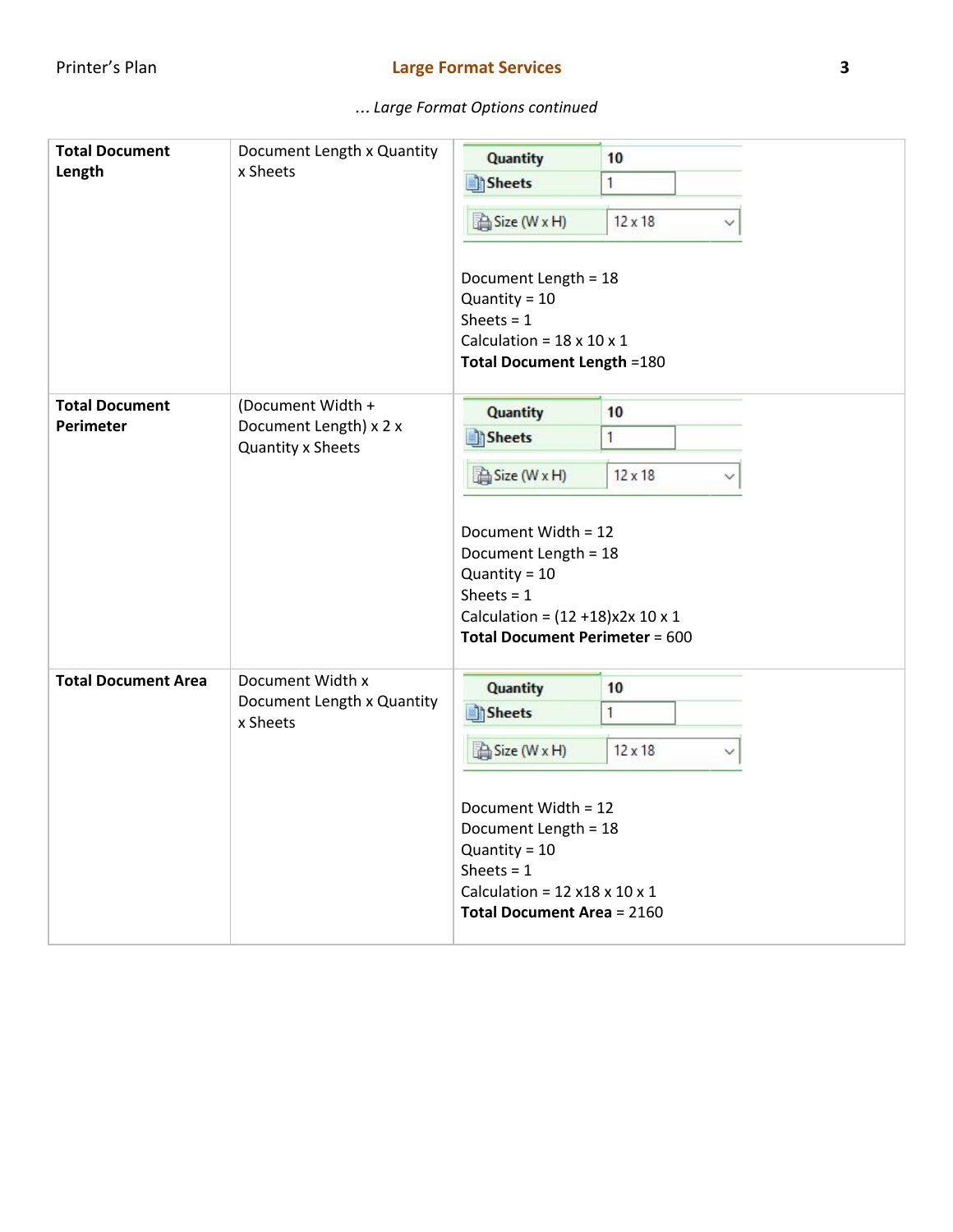| <b>Total Material Length</b>                   | Total length of the material    |                                        |                |                                                  |    |
|------------------------------------------------|---------------------------------|----------------------------------------|----------------|--------------------------------------------------|----|
| <b>Used (includes vertical</b>                 | including the vertical spacing. | <b>Quantity</b>                        |                | 10                                               |    |
| spacing)                                       |                                 | Sheets                                 |                | 1                                                |    |
| <i>*This option is</i><br>recommended for roll |                                 | Size (W x H)                           |                | $12 \times 18$                                   |    |
| materials.                                     |                                 | <b>Medium</b>                          |                |                                                  |    |
|                                                |                                 | Size                                   | Roll 54        |                                                  |    |
|                                                |                                 | ← Doc.Size                             | $12 \times 18$ |                                                  |    |
|                                                |                                 | #Ups                                   | $\overline{4}$ |                                                  |    |
|                                                |                                 | Print                                  | 1 Side         |                                                  |    |
|                                                |                                 | Vendor                                 |                |                                                  |    |
|                                                |                                 | Note                                   |                |                                                  |    |
|                                                |                                 | <b>Difficulties</b>                    |                |                                                  |    |
|                                                |                                 | Coverage                               | Normal         |                                                  | ▼  |
|                                                |                                 | Resolution                             | Normal         | v                                                |    |
|                                                |                                 | <b>Spacing (Gutter in inches)</b>      |                |                                                  |    |
|                                                |                                 | Horizontal                             | 1.00           |                                                  | ▼  |
|                                                |                                 | Vertical                               | 1.00           |                                                  |    |
|                                                |                                 | Layout                                 |                |                                                  |    |
|                                                |                                 | Yield                                  |                | 10 (4 ups x 3 rows) No-Print: 2                  |    |
|                                                |                                 | Mat'l Area                             |                | 3,078 (54 Width x 57 Length)                     |    |
|                                                |                                 | <b>Print Area</b>                      |                | 2,160 (10 Out x 12 x 18) No-Print: 918 (29%)     |    |
|                                                |                                 |                                        |                | 54                                               |    |
|                                                |                                 | 12                                     |                |                                                  |    |
|                                                |                                 |                                        |                |                                                  | 19 |
|                                                |                                 | 18                                     |                |                                                  |    |
|                                                |                                 |                                        |                |                                                  |    |
|                                                |                                 |                                        |                |                                                  |    |
|                                                |                                 |                                        |                | Total roll length: 57 in. (4ft 9in) 3 rows x 19" |    |
|                                                |                                 |                                        |                |                                                  |    |
|                                                |                                 | Document Length = 18                   |                |                                                  |    |
|                                                |                                 | Vertical Spacing = 1<br>$Rows = 3$     |                |                                                  |    |
|                                                |                                 | Row Length = 19                        |                |                                                  |    |
|                                                |                                 | Calculation = $19 \times 3$            |                |                                                  |    |
|                                                |                                 | <b>Total Material Length Used = 57</b> |                |                                                  |    |
|                                                |                                 |                                        |                |                                                  |    |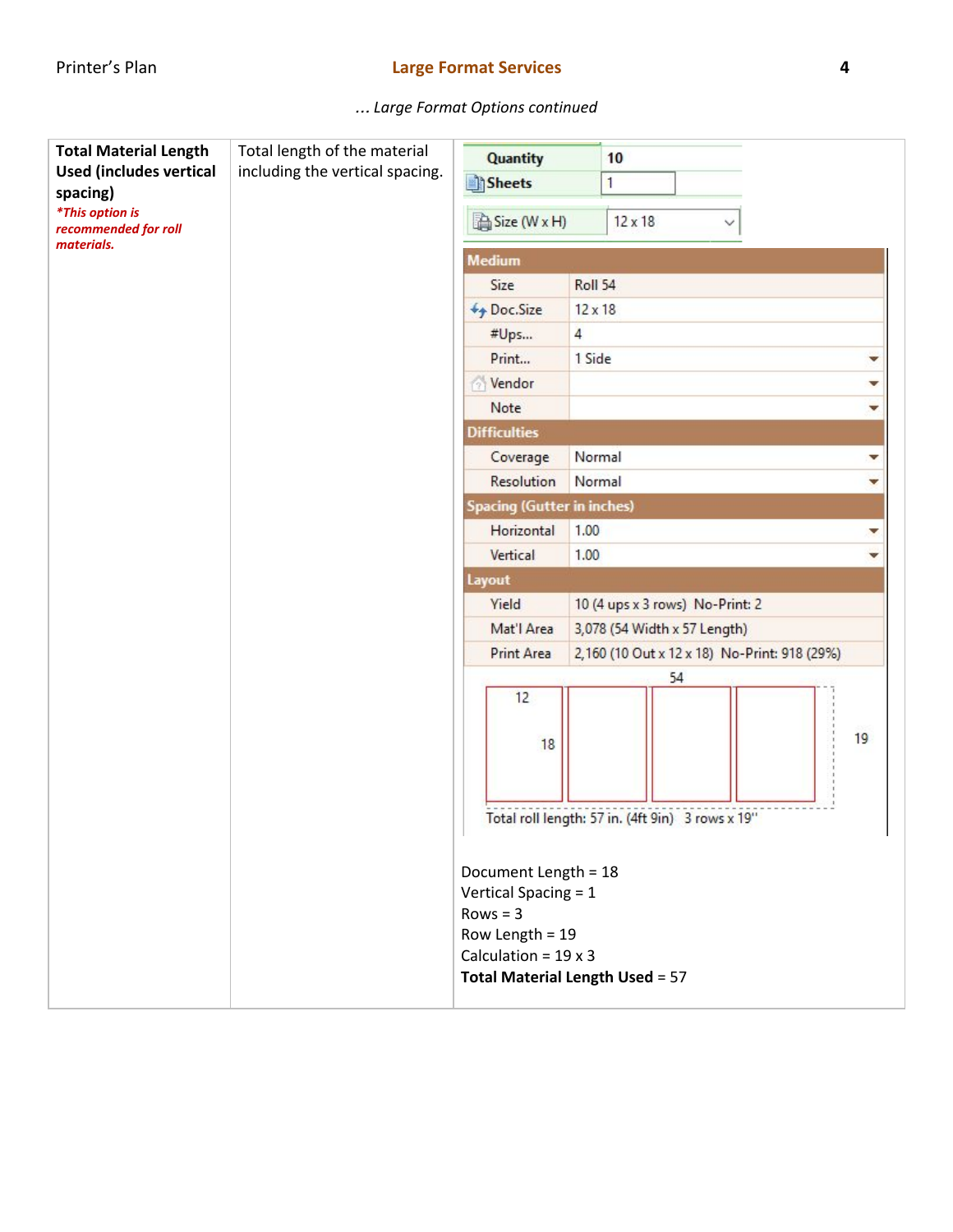| <b>Total Material Area</b> | Material Width x Total | Quantity                                                                                                                         |                | 10                                               |   |   |    |
|----------------------------|------------------------|----------------------------------------------------------------------------------------------------------------------------------|----------------|--------------------------------------------------|---|---|----|
| <b>Used (includes</b>      | Material Length Used   | Sheets                                                                                                                           |                | 1                                                |   |   |    |
| spacing)                   |                        | Size (W x H)                                                                                                                     |                | $12 \times 18$                                   | ∨ |   |    |
|                            |                        | <b>Medium</b>                                                                                                                    |                |                                                  |   |   |    |
|                            |                        | Size                                                                                                                             | Roll 54        |                                                  |   |   |    |
|                            |                        | Doc.Size                                                                                                                         | $12 \times 18$ |                                                  |   |   |    |
|                            |                        | #Ups                                                                                                                             | $\overline{4}$ |                                                  |   |   |    |
|                            |                        | Print                                                                                                                            | 1 Side         |                                                  |   | v |    |
|                            |                        | Vendor                                                                                                                           |                |                                                  |   |   | ▼  |
|                            |                        | Note                                                                                                                             |                |                                                  |   |   | v. |
|                            |                        | <b>Difficulties</b>                                                                                                              |                |                                                  |   |   |    |
|                            |                        | Coverage                                                                                                                         | Normal         |                                                  |   |   | ▼  |
|                            |                        | Resolution                                                                                                                       | Normal         |                                                  |   | v |    |
|                            |                        | Spacing (Gutter in inches)                                                                                                       |                |                                                  |   |   |    |
|                            |                        | Horizontal                                                                                                                       | 1.00<br>1.00   |                                                  |   | ▼ |    |
|                            |                        | Vertical                                                                                                                         |                |                                                  |   | ۰ |    |
|                            |                        | Layout                                                                                                                           |                |                                                  |   |   |    |
|                            |                        | Yield<br>10 (4 ups x 3 rows) No-Print: 2                                                                                         |                |                                                  |   |   |    |
|                            |                        | Mat'l Area                                                                                                                       |                | 3,078 (54 Width x 57 Length)                     |   |   |    |
|                            |                        | <b>Print Area</b>                                                                                                                |                | 2,160 (10 Out x 12 x 18) No-Print: 918 (29%)     |   |   |    |
|                            |                        |                                                                                                                                  |                | 54                                               |   |   |    |
|                            |                        | 12<br>18                                                                                                                         |                |                                                  |   |   | 19 |
|                            |                        |                                                                                                                                  |                | Total roll length: 57 in. (4ft 9in) 3 rows x 19" |   |   |    |
|                            |                        | Material Width = 54<br>Total Material Length Used = 57<br>Calculation = $54 \times 57$<br><b>Total Material Area Used = 3078</b> |                |                                                  |   |   |    |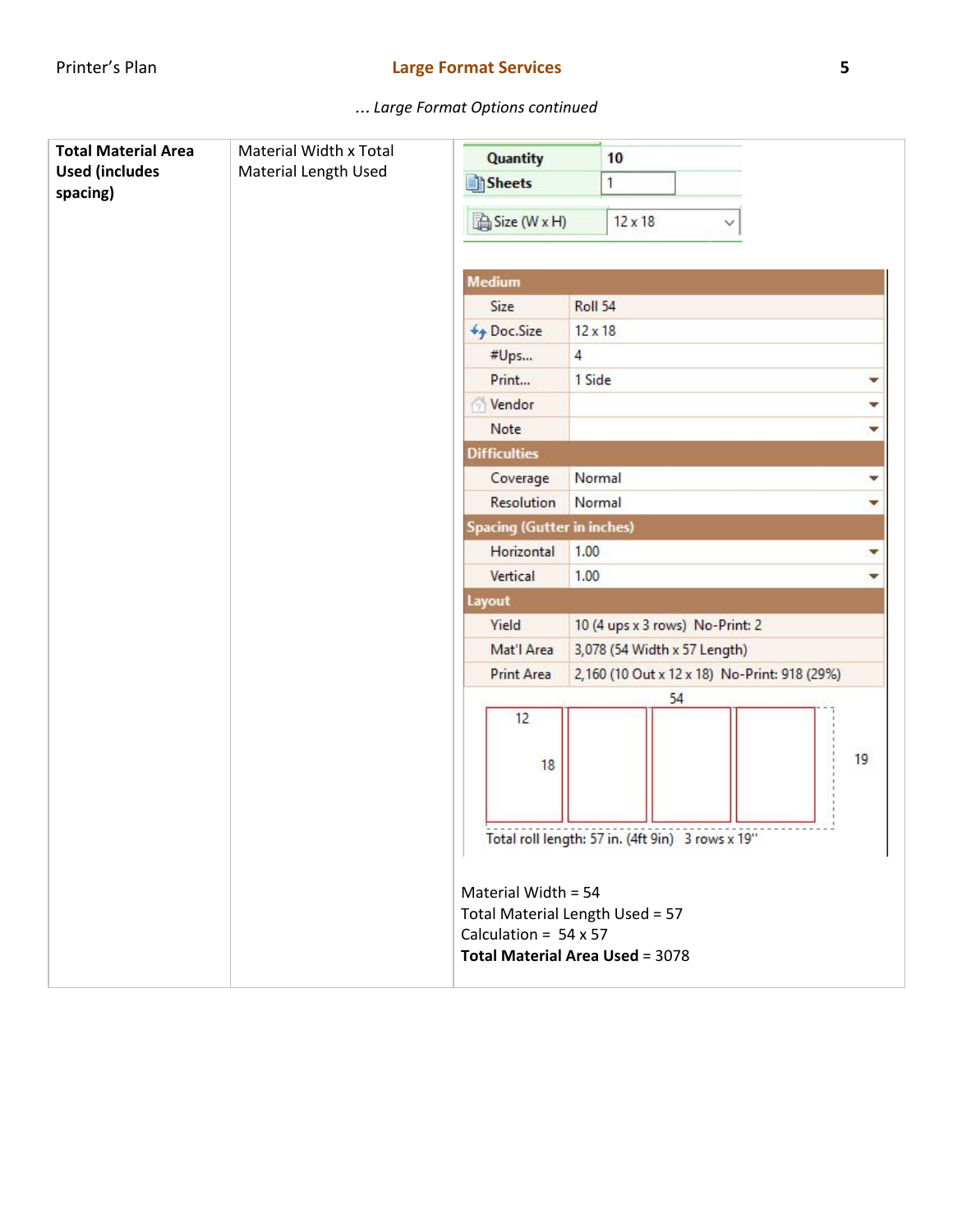| <b>Total Printed Length</b><br><b>(Total Document</b><br>Length x Sides) | Document Length x Quantity<br>x Sheets x Sides | <b>Quantity</b><br>10<br>Sheets<br>$\mathbf{1}$<br>Size (W x H)<br>$12 \times 18$<br><b>Medium</b>                                                                                            |                |                |  |   |
|--------------------------------------------------------------------------|------------------------------------------------|-----------------------------------------------------------------------------------------------------------------------------------------------------------------------------------------------|----------------|----------------|--|---|
|                                                                          |                                                | Size                                                                                                                                                                                          | Roll 54        |                |  |   |
| <b>Total Printed Area</b><br>Document Width x                            |                                                | Doc.Size                                                                                                                                                                                      | $12 \times 18$ |                |  |   |
|                                                                          |                                                | #Ups                                                                                                                                                                                          | $\overline{4}$ |                |  |   |
|                                                                          |                                                | Print                                                                                                                                                                                         | 2 Sides        |                |  | v |
|                                                                          |                                                | Vendor                                                                                                                                                                                        |                |                |  |   |
|                                                                          |                                                | Note                                                                                                                                                                                          |                |                |  |   |
|                                                                          |                                                | Quantity = $10$<br>Sheets $=1$<br>Sides $=2$<br>Calculation = $18 \times 10 \times 1 \times 2$<br><b>Total Printed Length = 360</b>                                                           |                | 10             |  |   |
| <b>(Total Document Area</b>                                              | Document Length x Quantity                     | <b>Quantity</b>                                                                                                                                                                               |                | 1              |  |   |
| x Sides)<br><i>*This option is</i><br>recommended for Large              | x Sheets x Sides                               | Sheets<br>Size (W x H)                                                                                                                                                                        |                | $12 \times 18$ |  |   |
| format printers.                                                         |                                                | <b>Medium</b>                                                                                                                                                                                 |                |                |  |   |
|                                                                          |                                                | Size                                                                                                                                                                                          | Roll 54        |                |  |   |
|                                                                          |                                                | Doc.Size                                                                                                                                                                                      | $12 \times 18$ |                |  |   |
|                                                                          |                                                | #Ups                                                                                                                                                                                          | $\overline{4}$ |                |  |   |
|                                                                          |                                                | Print                                                                                                                                                                                         | 2 Sides        |                |  |   |
|                                                                          |                                                | Vendor                                                                                                                                                                                        |                |                |  |   |
|                                                                          |                                                | Note                                                                                                                                                                                          |                |                |  |   |
|                                                                          |                                                | Document Width = 12<br>Document Length = 18<br>Quantity = $10$<br>Sheets = $1$<br>$Sides = 2$<br>Calculation = $12 \times 18 \times 10 \times 1 \times 2$<br><b>Total Printed Area = 4320</b> |                |                |  |   |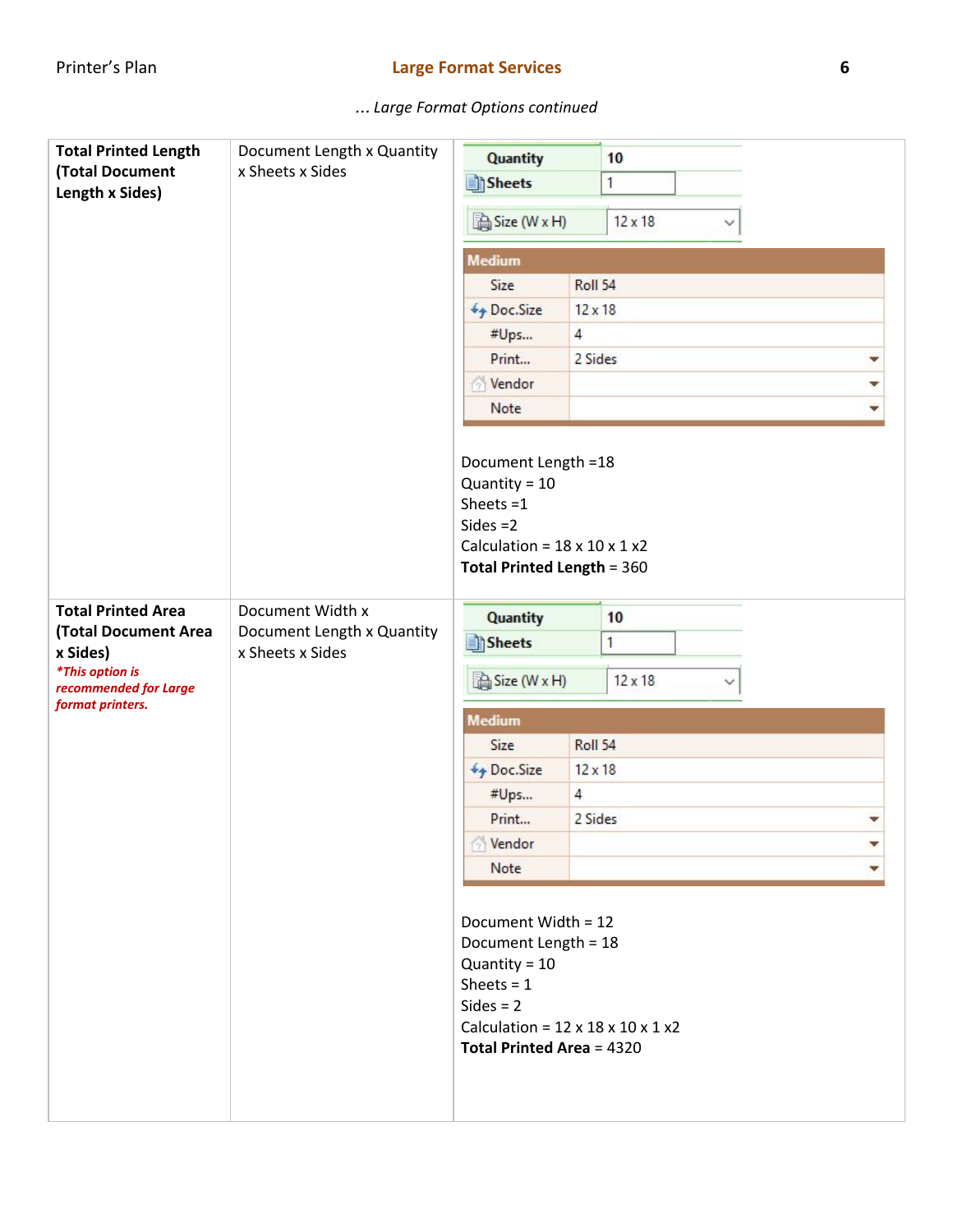| <b>Total Printed Area</b>         | (Document Width + Bleeds) x                                          |                                                                                                                                   |                                                                                        |  |  |  |  |
|-----------------------------------|----------------------------------------------------------------------|-----------------------------------------------------------------------------------------------------------------------------------|----------------------------------------------------------------------------------------|--|--|--|--|
| <b>With Bleeds</b>                | (Document Length + Bleeds)                                           | <b>Quantity</b>                                                                                                                   | 10                                                                                     |  |  |  |  |
|                                   | x Item Quantity x Sheets x                                           | Sheets                                                                                                                            | 1                                                                                      |  |  |  |  |
|                                   | Sides                                                                | Size (W x H)                                                                                                                      | $12 \times 18$                                                                         |  |  |  |  |
|                                   |                                                                      | <b>Medium</b>                                                                                                                     |                                                                                        |  |  |  |  |
|                                   |                                                                      | Size                                                                                                                              | Roll 54                                                                                |  |  |  |  |
|                                   |                                                                      | ++ Doc.Size                                                                                                                       | $12 \times 18$                                                                         |  |  |  |  |
|                                   |                                                                      | <b>Multiple Parts</b>                                                                                                             | No                                                                                     |  |  |  |  |
|                                   |                                                                      | Panels                                                                                                                            | 0                                                                                      |  |  |  |  |
|                                   |                                                                      | #Ups                                                                                                                              | 4                                                                                      |  |  |  |  |
|                                   |                                                                      | Print                                                                                                                             | 1 Side<br>v                                                                            |  |  |  |  |
|                                   |                                                                      | Vendor                                                                                                                            | None<br>v                                                                              |  |  |  |  |
|                                   |                                                                      | Note                                                                                                                              |                                                                                        |  |  |  |  |
|                                   |                                                                      | <b>Margins (in inches)</b>                                                                                                        |                                                                                        |  |  |  |  |
|                                   |                                                                      | <b>Machine Margin</b>                                                                                                             | $\overline{0}$                                                                         |  |  |  |  |
|                                   |                                                                      | <b>Lead Margin</b>                                                                                                                | $\mathbf{0}$                                                                           |  |  |  |  |
|                                   |                                                                      | <b>Trailing Margin</b>                                                                                                            | $\bf{0}$                                                                               |  |  |  |  |
|                                   |                                                                      | <b>Spacing (Gutter in inches)</b>                                                                                                 |                                                                                        |  |  |  |  |
|                                   |                                                                      | Horizontal                                                                                                                        | $\bf{0}$                                                                               |  |  |  |  |
|                                   |                                                                      | Vertical                                                                                                                          | $\bf{0}$                                                                               |  |  |  |  |
|                                   |                                                                      | <b>Bleeds</b>                                                                                                                     |                                                                                        |  |  |  |  |
|                                   |                                                                      | Top                                                                                                                               | $.5\phantom{0}$                                                                        |  |  |  |  |
|                                   |                                                                      | <b>Bottom</b>                                                                                                                     | .5                                                                                     |  |  |  |  |
|                                   |                                                                      | Left                                                                                                                              | $.5\phantom{0}$                                                                        |  |  |  |  |
|                                   |                                                                      | <b>Right</b>                                                                                                                      | .5                                                                                     |  |  |  |  |
|                                   |                                                                      | Document Width = 12<br>Document Length = 18<br>Quantity = $10$<br>Sheets = $1$<br>$Sides = 1$<br>Bleed = $.5$ (all four sides)    | Calculation = $(12+1)$ x $(18+1)$ x 10 x 1 x1<br>Total Printed Area with Bleeds = 2470 |  |  |  |  |
| <b>Total Printed</b><br>Perimeter | Document Width +<br>Document Height) x 2 x Item                      | <b>Quantity</b>                                                                                                                   | 10                                                                                     |  |  |  |  |
|                                   | Quantity x Sheets x *Sides                                           | Sheets                                                                                                                            | 1                                                                                      |  |  |  |  |
| *(Sides value is only used if the | Size (W x H)<br>$12 \times 18$                                       |                                                                                                                                   |                                                                                        |  |  |  |  |
|                                   | document is 2 sided and printed on<br>a single side of the material) | Document Width = 12                                                                                                               |                                                                                        |  |  |  |  |
|                                   |                                                                      | Document Length = 18                                                                                                              |                                                                                        |  |  |  |  |
|                                   |                                                                      | Quantity = $10$                                                                                                                   |                                                                                        |  |  |  |  |
|                                   |                                                                      | Sheets = $1$<br>Sides $= 2$ (using the single sided print option)<br>Calculation = $(12+18) \times 2 \times 10 \times 1 \times 2$ |                                                                                        |  |  |  |  |
|                                   |                                                                      |                                                                                                                                   |                                                                                        |  |  |  |  |
|                                   |                                                                      |                                                                                                                                   |                                                                                        |  |  |  |  |
|                                   |                                                                      | <b>Total Printed Perimeter= 1200</b>                                                                                              |                                                                                        |  |  |  |  |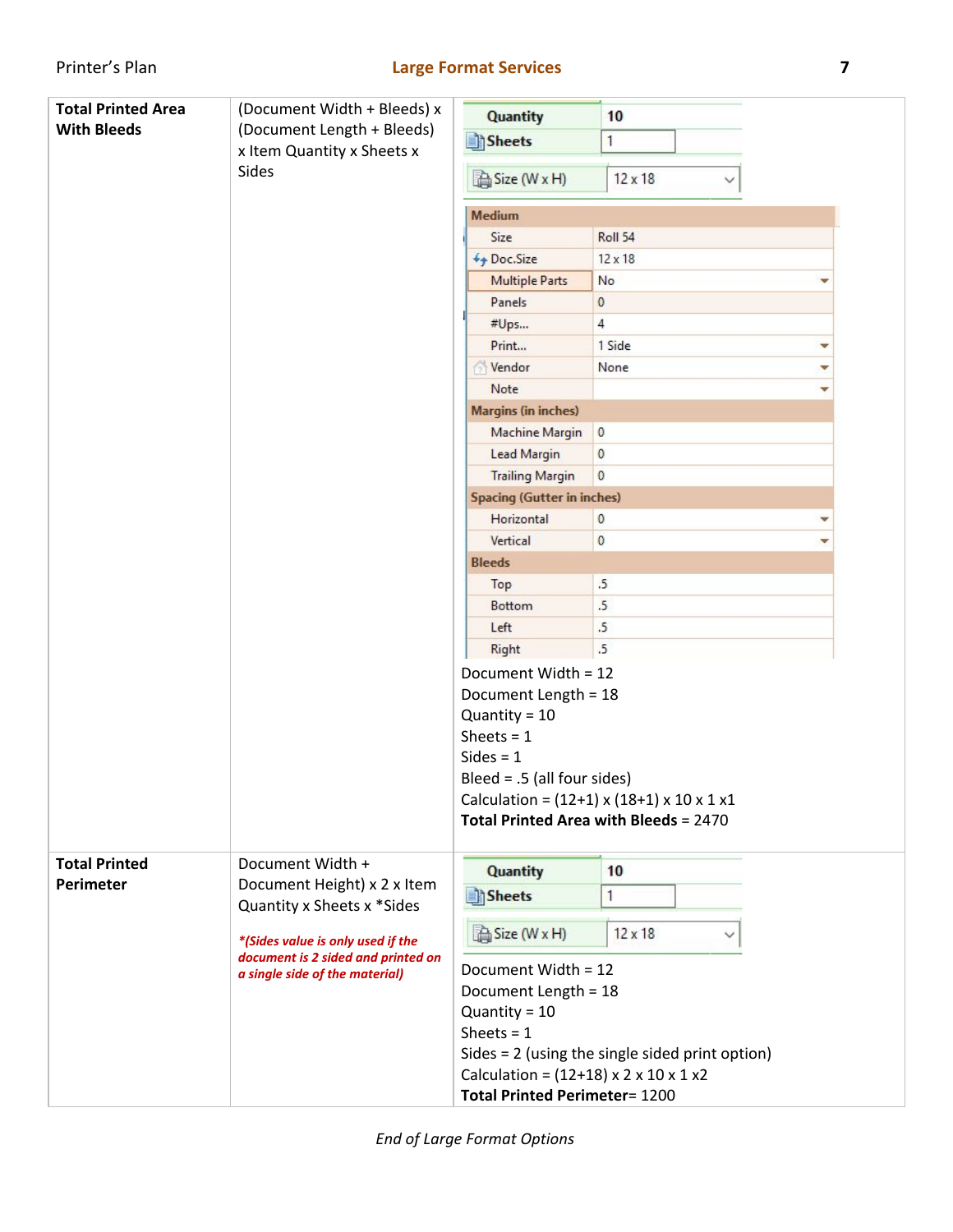# **♦ Price Table Options for Large Format Services**

# 1. **Select a column based on**: This value will determine which column to use in the price table.

| 2. Select a row based on:                                                        |                                                                             |
|----------------------------------------------------------------------------------|-----------------------------------------------------------------------------|
|                                                                                  | Use Column 1 (ignore other columns)<br>Sheets per Set (Originals)           |
| Pages Printed per Set<br>3. Read the price in the selected cell as:<br>Passes    |                                                                             |
| 4. Calculate the Service Price using:                                            | How Sides Printed (Black   Black/Black   Color   Color/Black   Color/Color) |
| Units Asked<br>Document Width<br>5. Multiply the price by:                       |                                                                             |
| Document Perimeter                                                               | Document Length (Height)                                                    |
| <b>Service Price = Cell Price x Total Document Area</b><br>Document Area (sq.ft) |                                                                             |

| <b>Selection</b>           | <b>Definition</b>                                                      | <b>Example</b>                                                                                                                                                                |
|----------------------------|------------------------------------------------------------------------|-------------------------------------------------------------------------------------------------------------------------------------------------------------------------------|
| <b>Document Width</b>      | The first value in the Size field<br>on the Specs page of an item.     | Size (W x H)<br>$12 \times 18$<br>✓<br>Document Width = 12                                                                                                                    |
| <b>Document Length</b>     | The second value in the Size<br>field on the Specs page of an<br>item. | Size (W x H)<br>$12 \times 18$<br>◇<br><b>Document Length = 18</b>                                                                                                            |
| <b>Document Perimeter</b>  | (Document Width + Document<br>Length) $\times$ 2                       | Size (W x H)<br>$12 \times 18$<br>✓<br>Document Width = 12<br>Document Length = 18<br>Calculation = $(12 + 18) \times 2$<br><b>Document Perimeter = 60</b>                    |
| <b>Document Area</b>       | Document Width x Document<br>Length                                    | Size (W x H)<br>$12 \times 18$<br>✓<br>Document Width = 12<br>Document Length = 18<br>Calculation = $12 \times 18$<br><b>Document Area = 216</b>                              |
| Document Area (sq.<br>ft.) | (Document Width x Document<br>Length $)/144$                           | Size (W x H)<br>$12 \times 18$<br>$\checkmark$<br>Document Width = 12<br>Document Length = 18<br>Calculation = $(12 \times 18)/144$<br>Document Area (sq. ft) = $2$ (sq. ft.) |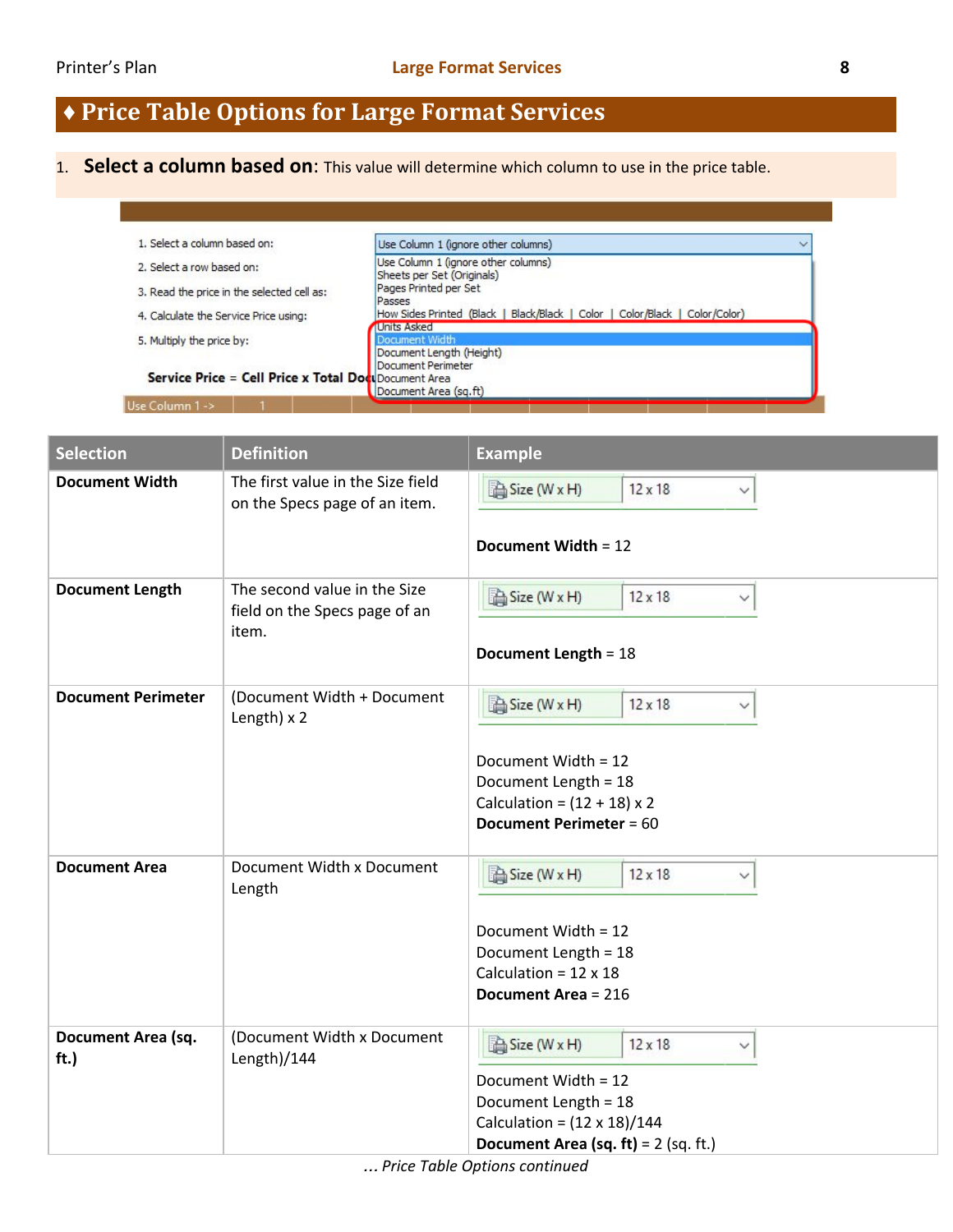*2.* **Select a row based on:** This value will determine which row to use in the price table.

- 1. Select a column based on:
- 2. Select a row based on:
- 3. Read the price in the selected cell as:
- 4. Calculate the Service Price using:
- 5. Multiply the price by:

Use Column 1 (ignore other columns)

**rvice Quantity** 

Total Document Area (sq.ft) Method 1 (Doc.Area x ItemQty x Sheets / 144) Item Quantity

Total Document Area (sq.ft) Method 1 (Doc.Area x ItemQty x Sheets / 144)<br>Total Document Area (sq.ft) Method 2 (Doc.Area / 144) x ItemQty x Sheets Total Printed Area (sq.ft) Method 1 (Doc.Area x ItemQty x Sheets / 144) x Sides Total Printed Area (sq.ft) Method 2 (Doc.Area / 144) x ItemOty x Sheets x Sides

| <b>Selection</b>                               | <b>Definition</b>                                                                                                                                                                                                                                                                                                                         | <b>Example (All values are in inches)</b>                                                                                                                                                                                                                                  |                                                                                                                                                     |  |  |  |
|------------------------------------------------|-------------------------------------------------------------------------------------------------------------------------------------------------------------------------------------------------------------------------------------------------------------------------------------------------------------------------------------------|----------------------------------------------------------------------------------------------------------------------------------------------------------------------------------------------------------------------------------------------------------------------------|-----------------------------------------------------------------------------------------------------------------------------------------------------|--|--|--|
| <b>Total Document Area</b><br>(sq.ft) Method 1 | (Document Width x Document<br>Length x Quantity x<br>Sheets)/144                                                                                                                                                                                                                                                                          | <b>Quantity</b><br>10<br><b>Sheets</b><br>Size (W x H)<br>$12 \times 18$<br>Document Width = 12<br>Document Length = 18<br>Quantity = $10$<br>Sheets = $1$<br>Calculation = $(12 \times 18 \times 10 \times 1)/144$<br>Total Document Area (sq.ft) Method $1 = 15$ (sq.ft) |                                                                                                                                                     |  |  |  |
| <b>Total Document Area</b><br>(sq.ft) Method 2 | ((Document Width x Document)<br>Length)/144) x Quantity x<br><b>Sheets</b><br>In this calculation the program will<br>first calculate the square footage of<br>the document and then multiply this<br>value by the quantity and number of<br>sheets. The document square foot<br>calculation is always rounded up to<br>the nearest foot. | <b>Quantity</b><br>Sheets<br>Size (W x H)<br>Document Width = 12<br>Document Length = 18<br>Quantity = $10$<br>Sheets = $1$<br>Calculation = $2 \times 10 \times 1$                                                                                                        | 10<br>$12 \times 18$<br>Document Square Foot calculation = $(12 \times 18/144)$ = 2 (sq. ft)<br>Total Document Area (sq.ft) Method $2 = 20$ (sq.ft) |  |  |  |

 $\checkmark$ 

Ų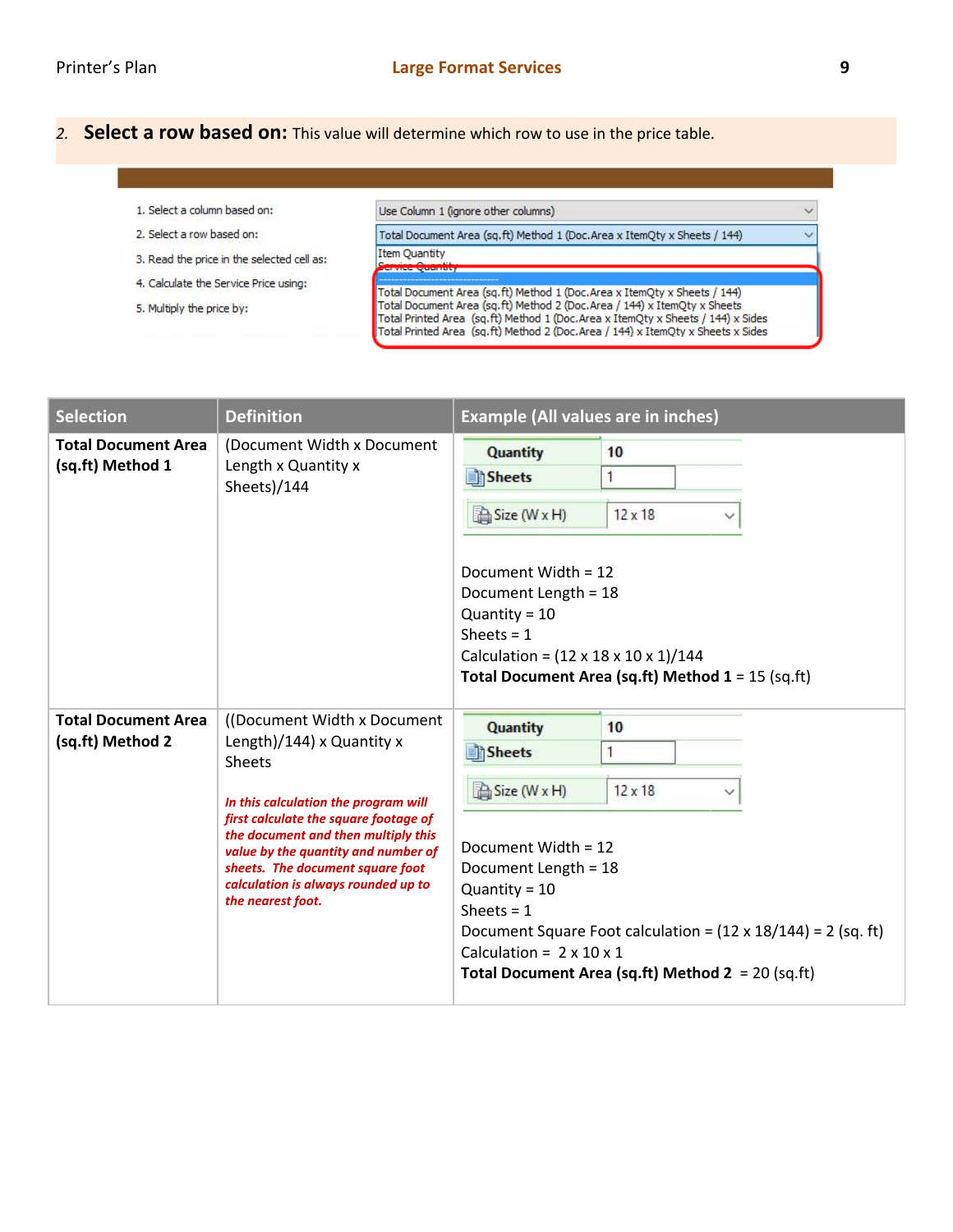| <b>Total Printed Area</b>                                                                                   | (Document Width x Document                                                                                                                                                                                                                          | <b>Quantity</b>                                                                                                                                                                                                                                               |                | 10             |  |  |  |
|-------------------------------------------------------------------------------------------------------------|-----------------------------------------------------------------------------------------------------------------------------------------------------------------------------------------------------------------------------------------------------|---------------------------------------------------------------------------------------------------------------------------------------------------------------------------------------------------------------------------------------------------------------|----------------|----------------|--|--|--|
| (sq.ft) Method 1                                                                                            | Length x Quantity x Sheets x                                                                                                                                                                                                                        | <b>Sheets</b>                                                                                                                                                                                                                                                 |                | 1              |  |  |  |
|                                                                                                             | Sides)/144                                                                                                                                                                                                                                          |                                                                                                                                                                                                                                                               |                |                |  |  |  |
|                                                                                                             |                                                                                                                                                                                                                                                     | Size (W x H)<br>$12 \times 18$<br>$\check{ }$                                                                                                                                                                                                                 |                |                |  |  |  |
|                                                                                                             |                                                                                                                                                                                                                                                     | <b>Medium</b>                                                                                                                                                                                                                                                 |                |                |  |  |  |
|                                                                                                             |                                                                                                                                                                                                                                                     | Size                                                                                                                                                                                                                                                          | Roll 54        |                |  |  |  |
|                                                                                                             |                                                                                                                                                                                                                                                     | ++ Doc.Size                                                                                                                                                                                                                                                   | $12 \times 18$ |                |  |  |  |
|                                                                                                             |                                                                                                                                                                                                                                                     | #Ups                                                                                                                                                                                                                                                          | $\overline{4}$ |                |  |  |  |
|                                                                                                             |                                                                                                                                                                                                                                                     | Print                                                                                                                                                                                                                                                         | 2 Sides        |                |  |  |  |
|                                                                                                             |                                                                                                                                                                                                                                                     | Vendor                                                                                                                                                                                                                                                        |                |                |  |  |  |
|                                                                                                             |                                                                                                                                                                                                                                                     | Note                                                                                                                                                                                                                                                          |                |                |  |  |  |
| <b>Total Printed Area</b><br>((Document Width x Document)<br>(sq.ft.) Method 2<br>Length)/144) x Quantity x | Document Width = 12<br>Document Length = 18<br>Quantity = $10$<br>Sheets = $1$<br>$Sides = 2$<br>Calculation = $(12 \times 18 \times 10 \times 1 \times 2)/144$<br>Total Printed Area (sq.ft) Method $1 = 30$ (sq. ft)<br><b>Quantity</b><br>Sheets |                                                                                                                                                                                                                                                               | 10<br>1        |                |  |  |  |
|                                                                                                             | Sheets x Sides                                                                                                                                                                                                                                      |                                                                                                                                                                                                                                                               |                |                |  |  |  |
|                                                                                                             | In this calculation the program will                                                                                                                                                                                                                | Size (W x H)                                                                                                                                                                                                                                                  |                | $12 \times 18$ |  |  |  |
|                                                                                                             | first calculate the square footage of<br>the document and then multiply this                                                                                                                                                                        | <b>Medium</b>                                                                                                                                                                                                                                                 |                |                |  |  |  |
|                                                                                                             | value by the quantity and number of<br>sheets. The document square foot                                                                                                                                                                             | Size                                                                                                                                                                                                                                                          | Roll 54        |                |  |  |  |
|                                                                                                             | calculation is always rounded up to                                                                                                                                                                                                                 | ++ Doc.Size                                                                                                                                                                                                                                                   | $12 \times 18$ |                |  |  |  |
|                                                                                                             | the nearest foot.                                                                                                                                                                                                                                   | #Ups                                                                                                                                                                                                                                                          | 4              |                |  |  |  |
|                                                                                                             |                                                                                                                                                                                                                                                     | Print                                                                                                                                                                                                                                                         | 2 Sides        |                |  |  |  |
|                                                                                                             |                                                                                                                                                                                                                                                     | Vendor                                                                                                                                                                                                                                                        |                |                |  |  |  |
|                                                                                                             |                                                                                                                                                                                                                                                     | Note                                                                                                                                                                                                                                                          |                |                |  |  |  |
|                                                                                                             |                                                                                                                                                                                                                                                     | Document Width = 12<br>Document Length = 18<br>Quantity = $10$<br>Sheets = $1$<br>Document Square Foot calculation = $(12 \times 18/144)$ = 2 (sq. ft)<br>Calculation = $2 \times 10 \times 1 \times 2$<br>Total Printed Area (sq.ft) Method $2 = 40$ (sq.ft) |                |                |  |  |  |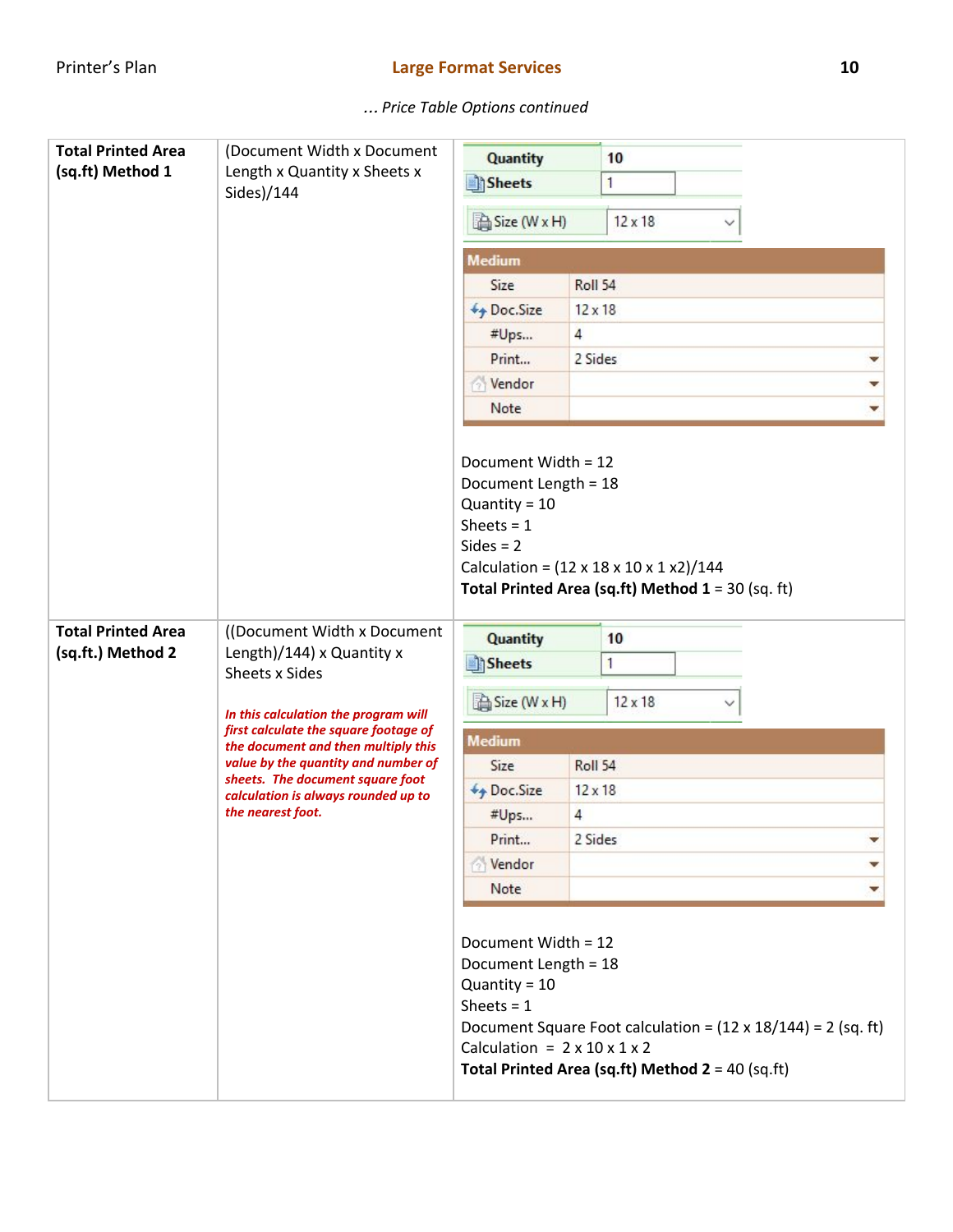### … *Price Table Options continued*

# *3.* **Multiply the price by:** This value will be used to create a formula that calculates the service price.

| 5. Multiply the Cell Price by:<br>Service Price = Cell Price x Total Pr 1 |    |        | Total Printed Area (sq.ft) Method 1: (DocArea x ItemOty x Sheets / 144) x Sides<br>(built-in)<br>Sheets per Set                                             |  |  |  |  |
|---------------------------------------------------------------------------|----|--------|-------------------------------------------------------------------------------------------------------------------------------------------------------------|--|--|--|--|
| Use Column 1 -><br>Not used $\rightarrow$                                 |    |        | Pages Printed per Set<br>Passes                                                                                                                             |  |  |  |  |
|                                                                           |    |        | Sides (1 or 2)<br><b>Units Asked</b>                                                                                                                        |  |  |  |  |
| Row#                                                                      |    | Price  | Service Ouantity                                                                                                                                            |  |  |  |  |
| 1                                                                         | 10 | 2,0000 | Document Width                                                                                                                                              |  |  |  |  |
| $\overline{2}$                                                            | 20 | 1.0000 | Document Length                                                                                                                                             |  |  |  |  |
| 3                                                                         |    |        | Document Perimeter<br>Document Area                                                                                                                         |  |  |  |  |
| 4                                                                         |    |        | Total Document Width (DocWidth x ItemOty x Sheets)                                                                                                          |  |  |  |  |
| 5                                                                         |    |        | Total Document Length (DocLength x ItemOty x Sheets)<br>Total Document Perimeter (DocPerimeter x ItemQty x Sheets)                                          |  |  |  |  |
| 6                                                                         |    |        | Total Document Area (DocArea x ItemOty x Sheets)                                                                                                            |  |  |  |  |
| 7                                                                         |    |        | Total Document Width (ft) (DocWidth x ItemOty x Sheets / 12)                                                                                                |  |  |  |  |
| 8                                                                         |    |        | Total Document Length (ft) (DocLength x ItemQty x Sheets / 12)<br>Total Document Perimeter (ft) (DocPerimeter x ItemQty x Sheets / 12)                      |  |  |  |  |
| 9                                                                         |    |        | Total Document Area (sq.ft) Method 1: (DocArea x ItemQty x Sheets / 144)                                                                                    |  |  |  |  |
| 10                                                                        |    |        | Total Document Area (sq.ft) Method 2: (DocArea / 144) x ItemQty x Sheets<br>Total Printed Area (sq.ft) Method 1: (DocArea x ItemQty x Sheets / 144) x Sides |  |  |  |  |
| 11                                                                        |    |        | Total Printed Area (sq.ft) Method 2: (DocArea / 144) x ItemQty x Sheets x Sides                                                                             |  |  |  |  |
| 12                                                                        |    |        | Total Printed Area with Bleeds (sq.ft) Method 1: (DocArea With Bleeds X ItemOty x Sheets /<br>Total Printed Perimeter (ft)                                  |  |  |  |  |

| <b>Selection</b>    | <b>Pricing Formula</b>                                    | <b>Example</b>                                                                                                                                                                                                             |  |  |
|---------------------|-----------------------------------------------------------|----------------------------------------------------------------------------------------------------------------------------------------------------------------------------------------------------------------------------|--|--|
| *Document Width     | Cell Price x Item Quantity x<br>Document Width            | Size (W x H)<br>$12 \times 18$<br>$\checkmark$<br>Document Width = $12$<br><b>Pricing Formula</b> = Cell Price x Item Quantity x 12                                                                                        |  |  |
| *Document Length    | Cell Price x Item Quantity x<br>Document Length           | Size (W x H)<br>$12 \times 18$<br>$\checkmark$<br>Document Length = 18<br><b>Pricing Formula</b> = Cell Price x Item Quantity x 18                                                                                         |  |  |
| *Document Perimeter | Cell Price x Item Quantity x<br><b>Document Perimeter</b> | Size (W x H)<br>$12 \times 18$<br>$\checkmark$<br>Document Width = 12<br>Document Length = 18<br>Calculation = $(12 + 18) \times 2$<br>Document Perimeter = 60<br><b>Pricing Formula</b> = Cell Price x Item Quantity x 60 |  |  |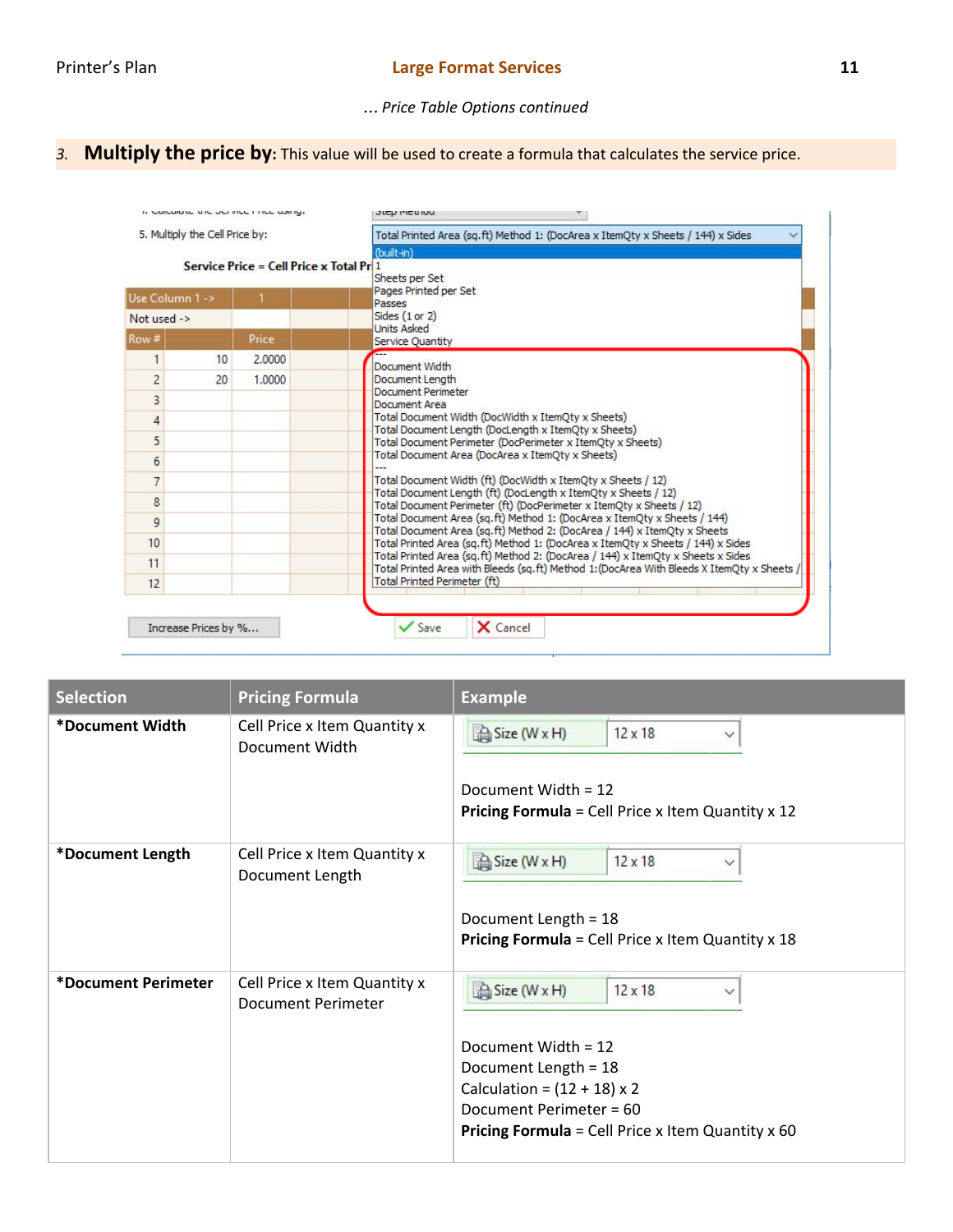… *Price Table Options continued*

| *Document Area                  | Cell Price x Item Quantity x<br><b>Document Area</b> | Size (W x H)<br>Document Width = 12<br>Document Length = 18<br>Calculation = $12 \times 18$<br>Document Area = 216                                                                                                               | $12 \times 18$<br>$\checkmark$<br>Pricing Formula = Cell Price x Item Quantity x 216 |
|---------------------------------|------------------------------------------------------|----------------------------------------------------------------------------------------------------------------------------------------------------------------------------------------------------------------------------------|--------------------------------------------------------------------------------------|
| <b>Total Document Width</b>     | Cell Price x Total Document<br>Width                 | <b>Quantity</b><br><b>Sheets</b><br>Size (W x H)<br>Document Width = 12<br>Quantity = $10$<br>Sheets = $1$<br>Calculation = $12 \times 10 \times 1$<br>Total Document Width = 120<br><b>Pricing Formula = Cell Price x 120</b>   | 10<br>1<br>$12 \times 18$                                                            |
| <b>Total Document</b><br>Length | Cell Price x Total Document<br>Length                | <b>Quantity</b><br><b>Sheets</b><br>Size (W x H)<br>Document Length = 18<br>Quantity = $10$<br>Sheets = $1$<br>Calculation = $18 \times 10 \times 1$<br>Total Document Length = 180<br><b>Pricing Formula = Cell Price x 180</b> | 10<br>1<br>$12 \times 18$                                                            |

\*For the Document Width, Document Length, Document Perimeter and Document Areas selections, If 'Service Quantity' is chosen in the 'Select a Row based on:' menu option, then in the formulas above replace Item Quantity with Service Quantity.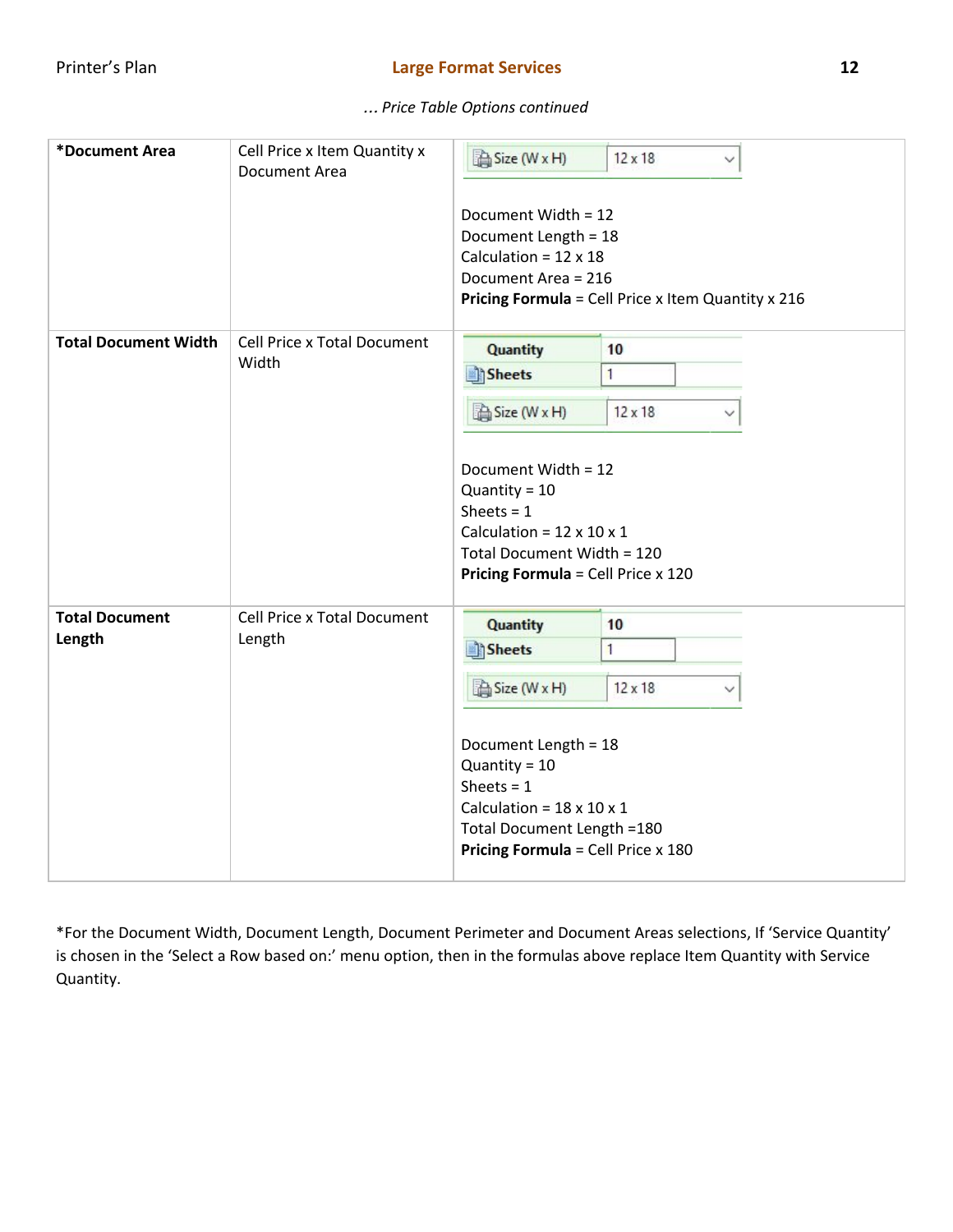| <b>Total Document</b><br><b>Perimeter</b>        | <b>Cell Price x Total Document</b><br>Perimeter | <b>Quantity</b><br><b>Sheets</b><br>Size (W x H)<br>Document Width = 12<br>Document Length = 18<br>Quantity = $10$<br>Sheets = $1$<br>Calculation = $(12 + 18)x2x 10x 1$<br>Total Document Perimeter = 600<br>Pricing Formula = Cell Price x 600 | 10<br>1<br>$12 \times 18$<br>◡ |
|--------------------------------------------------|-------------------------------------------------|--------------------------------------------------------------------------------------------------------------------------------------------------------------------------------------------------------------------------------------------------|--------------------------------|
| <b>Total Document Area</b>                       | <b>Cell Price x Total Document</b>              | <b>Quantity</b>                                                                                                                                                                                                                                  | 10                             |
|                                                  | Area                                            | Sheets                                                                                                                                                                                                                                           | 1                              |
|                                                  |                                                 | Size (W x H)<br>Document Width = 12<br>Document Length = 18<br>Quantity = $10$<br>Sheets = $1$<br>Calculation = $12 \times 18 \times 10 \times 1$<br>Total Document Area = 2160<br>Pricing Formula = Cell Price x 2160                           | $12 \times 18$<br>✓            |
| <b>Total Document Width</b><br>(f <sup>t</sup> ) | Cell Price x Total Document<br>Width (ft)       | <b>Quantity</b><br><b>Sheets</b><br>Size (W x H)<br>Document Width = 12<br>Quantity = $10$<br>Sheets = $1$<br>Calculation = $(12 \times 10 \times 1)/12$<br>Total Document Width = 10<br><b>Pricing Formula</b> = Cell Price $x$ 10              | 10<br>1<br>$12 \times 18$      |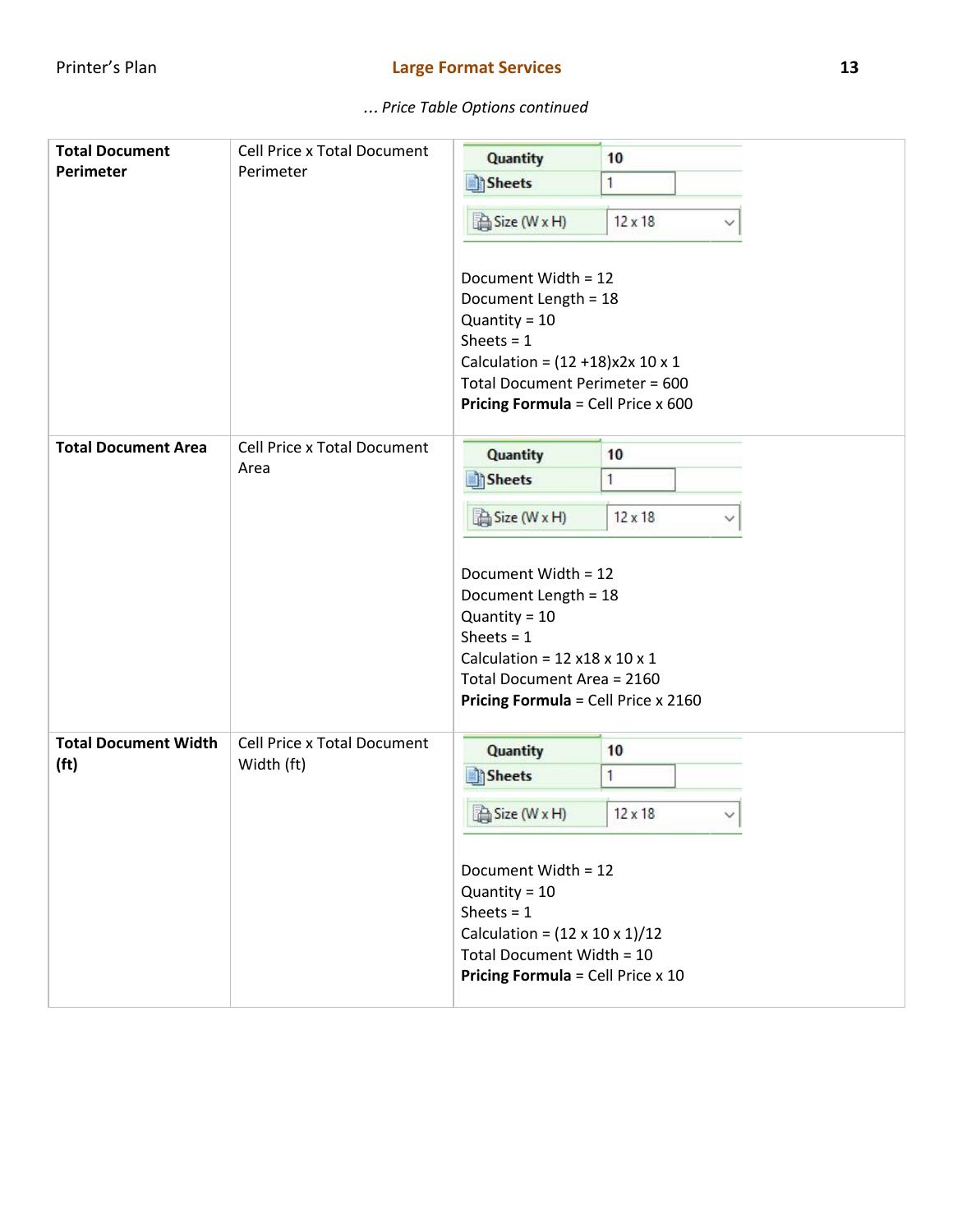| <b>Total Document</b>      | <b>Cell Price x Total Document</b>             | <b>Quantity</b>                                                                                                                                                                                               | 10                                                |
|----------------------------|------------------------------------------------|---------------------------------------------------------------------------------------------------------------------------------------------------------------------------------------------------------------|---------------------------------------------------|
| Length (ft)                | Length (ft)                                    | Sheets                                                                                                                                                                                                        | 1                                                 |
|                            |                                                | Size (W x H)                                                                                                                                                                                                  | $12 \times 18$                                    |
|                            |                                                | Document Length = 18<br>Quantity = $10$<br>Sheets = $1$<br>Calculation = $(18 \times 10 \times 1)/12$<br>Total Document Length =15<br><b>Pricing Formula = Cell Price x 15</b>                                |                                                   |
| <b>Total Document</b>      | <b>Cell Price x Total Document</b>             | <b>Quantity</b>                                                                                                                                                                                               | 10                                                |
| Perimeter (ft)             | Perimeter (ft)                                 | Sheets                                                                                                                                                                                                        | 1                                                 |
|                            |                                                | Size (W x H)                                                                                                                                                                                                  | $12 \times 18$                                    |
|                            |                                                | Document Width = 12<br>Document Length = 18<br>Quantity = $10$<br>Sheets = $1$<br>Calculation = $((12 + 18)x2x 10x 1)/12$<br><b>Total Document Perimeter = 50</b><br><b>Pricing Formula = Cell Price x 50</b> |                                                   |
| <b>Total Document Area</b> | Cell Price x((Document Width                   | <b>Quantity</b>                                                                                                                                                                                               | 10                                                |
| (sq.ft) Method 1           | x Document Length x<br>Quantity x Sheets)/144) | <b>Sheets</b>                                                                                                                                                                                                 | 1                                                 |
|                            |                                                | Size (W x H)                                                                                                                                                                                                  | $12 \times 18$                                    |
|                            |                                                | Document Width = 12<br>Document Length = 18<br>Quantity = $10$<br>Sheets = $1$<br>Calculation = $(12 \times 18 \times 10 \times 1)/144$<br><b>Pricing Formula = Cell Price x 15</b>                           | Total Document Area (sq.ft) Method 1 = 15 (sq.ft) |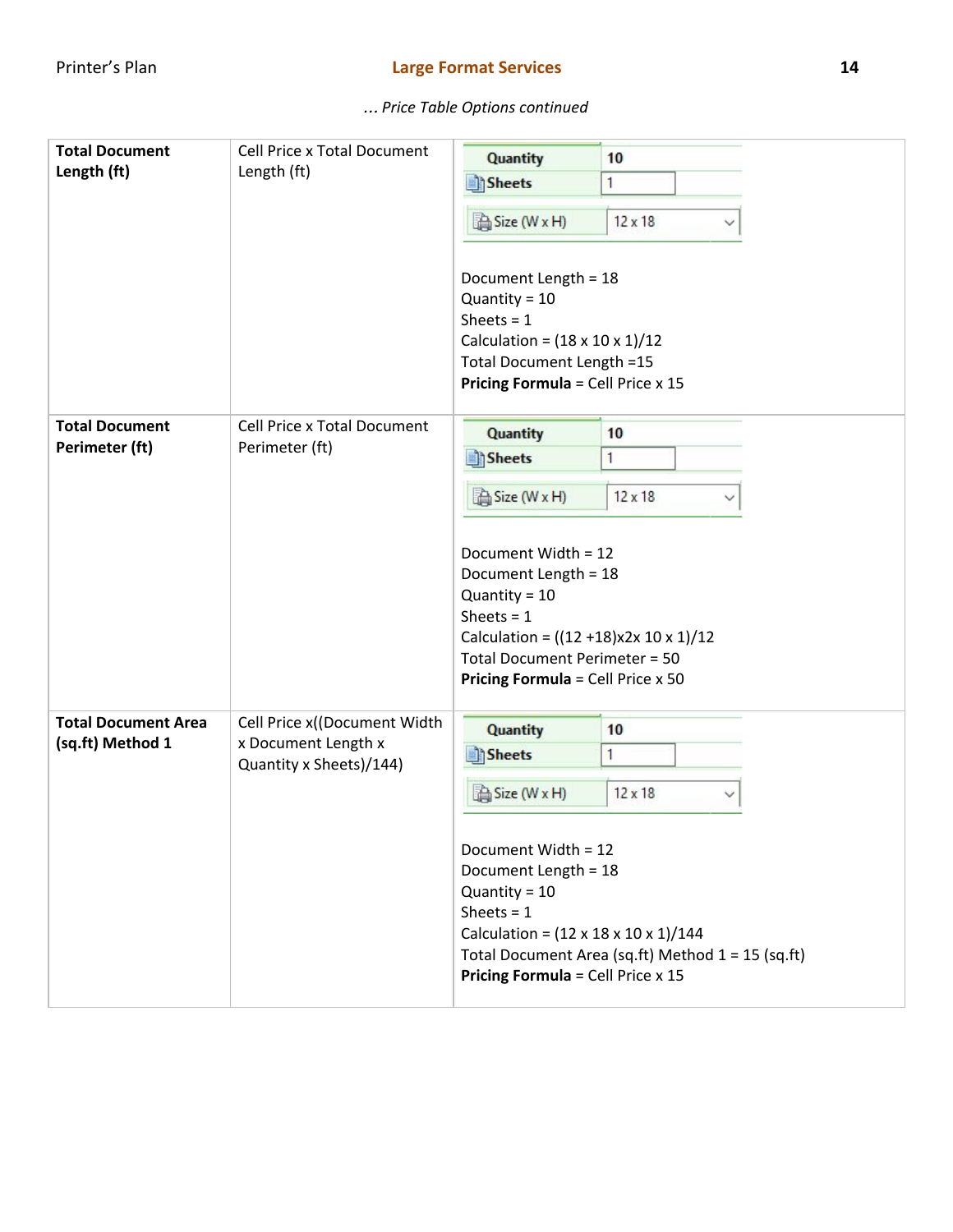| <b>Total Document Area</b><br>(sq.ft) Method 2 | Cell Price x ((Document<br>Width x Document<br>Length)/144) x Quantity x<br><b>Sheets</b>                                                                                                                                                                 | <b>Quantity</b><br>Sheets<br>Size (W x H)                                                                                                                              | 10<br>$12 \times 18$<br>$\check{~}$                                                                                         |
|------------------------------------------------|-----------------------------------------------------------------------------------------------------------------------------------------------------------------------------------------------------------------------------------------------------------|------------------------------------------------------------------------------------------------------------------------------------------------------------------------|-----------------------------------------------------------------------------------------------------------------------------|
|                                                | In this calculation the program will<br>first calculate the square footage<br>of the document and then multiply<br>this value by the quantity and<br>number of sheets. The document<br>square foot calculation is always<br>round up to the nearest foot. | Document Width = $12$<br>Document Length = 18<br>Quantity = $10$<br>Sheets $= 1$<br>Calculation = $2 \times 10 \times 1$<br><b>Pricing Formula</b> = Cell Price $x$ 20 | Document Square Foot calculation = $(12 \times 18/144)$ = 2 (sq. ft)<br>Total Document Area (sq.ft) Method $2 = 20$ (sq.ft) |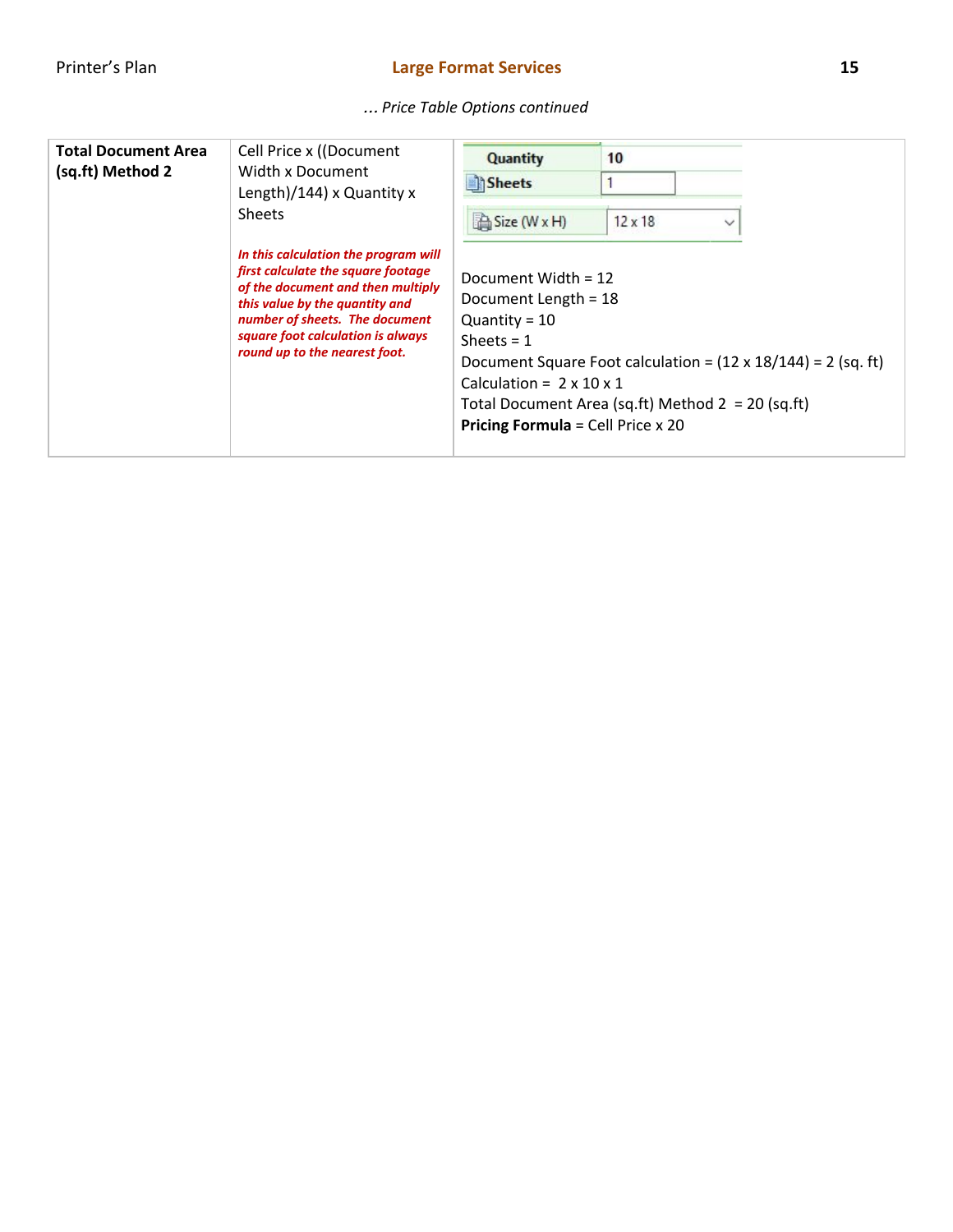| <b>Total Printed Area</b><br>(sq.ft) Method 1 | Cell Price x ((Document<br>Width x Document Length x<br>Quantity x Sheets x<br>Sides)/144)                                                                                                                                                                                                                                   | <b>Quantity</b><br>10<br>Sheets <sup></sup><br>1<br>Size (W x H)<br>$12 \times 18$                                                                                          |                |                                                                                                                            |  |
|-----------------------------------------------|------------------------------------------------------------------------------------------------------------------------------------------------------------------------------------------------------------------------------------------------------------------------------------------------------------------------------|-----------------------------------------------------------------------------------------------------------------------------------------------------------------------------|----------------|----------------------------------------------------------------------------------------------------------------------------|--|
|                                               |                                                                                                                                                                                                                                                                                                                              | <b>Medium</b>                                                                                                                                                               |                |                                                                                                                            |  |
|                                               |                                                                                                                                                                                                                                                                                                                              | Size                                                                                                                                                                        | Roll 54        |                                                                                                                            |  |
|                                               |                                                                                                                                                                                                                                                                                                                              | ++ Doc.Size                                                                                                                                                                 | $12 \times 18$ |                                                                                                                            |  |
|                                               |                                                                                                                                                                                                                                                                                                                              | #Ups                                                                                                                                                                        | 4              |                                                                                                                            |  |
|                                               |                                                                                                                                                                                                                                                                                                                              | Print                                                                                                                                                                       | 2 Sides        |                                                                                                                            |  |
|                                               |                                                                                                                                                                                                                                                                                                                              | Vendor                                                                                                                                                                      |                |                                                                                                                            |  |
|                                               |                                                                                                                                                                                                                                                                                                                              | Note                                                                                                                                                                        |                |                                                                                                                            |  |
|                                               |                                                                                                                                                                                                                                                                                                                              | Document Length = 18<br>Quantity = $10$<br>Sheets = $1$<br>$Sides = 2$<br><b>Pricing Formula = Cell Price x 30</b>                                                          |                | Calculation = $(12 \times 18 \times 10 \times 1 \times 2)/144$<br>Total Printed Area (sq.ft) Method 1 = 30 (sq. ft)        |  |
| <b>Total Printed Area</b>                     | Cell Price x ((Document                                                                                                                                                                                                                                                                                                      | <b>Quantity</b>                                                                                                                                                             |                | 10                                                                                                                         |  |
| (sq.ft) Method 2                              | Width x Document<br>Length)/144) x Quantity x<br>Sheets x Sides<br>In this calculation the program will<br>first calculate the square footage<br>of the document and then multiply<br>this value by the quantity and<br>number of sheets. The document<br>square foot calculation is always<br>round up to the nearest foot. | Sheets <sup></sup><br>1                                                                                                                                                     |                |                                                                                                                            |  |
|                                               |                                                                                                                                                                                                                                                                                                                              | Size (W x H)                                                                                                                                                                |                | $12 \times 18$                                                                                                             |  |
|                                               |                                                                                                                                                                                                                                                                                                                              | <b>Medium</b>                                                                                                                                                               |                |                                                                                                                            |  |
|                                               |                                                                                                                                                                                                                                                                                                                              | Size                                                                                                                                                                        | Roll 54        |                                                                                                                            |  |
|                                               |                                                                                                                                                                                                                                                                                                                              | $\n  q Doc.Size\n$                                                                                                                                                          | $12 \times 18$ |                                                                                                                            |  |
|                                               |                                                                                                                                                                                                                                                                                                                              | #Ups                                                                                                                                                                        | 4              |                                                                                                                            |  |
|                                               |                                                                                                                                                                                                                                                                                                                              | Print                                                                                                                                                                       | 2 Sides        |                                                                                                                            |  |
|                                               |                                                                                                                                                                                                                                                                                                                              | Vendor                                                                                                                                                                      |                |                                                                                                                            |  |
|                                               |                                                                                                                                                                                                                                                                                                                              | Note                                                                                                                                                                        |                |                                                                                                                            |  |
|                                               |                                                                                                                                                                                                                                                                                                                              | Document Width = 12<br>Document Length = 18<br>Quantity = $10$<br>Sheets = $1$<br>Calculation = $2 \times 10 \times 1 \times 2$<br><b>Pricing Formula = Cell Price x 40</b> |                | Document Square Foot calculation = $(12 \times 18/144)$ = 2 (sq. ft)<br>Total Printed Area (sq.ft) Method $2 = 40$ (sq.ft) |  |